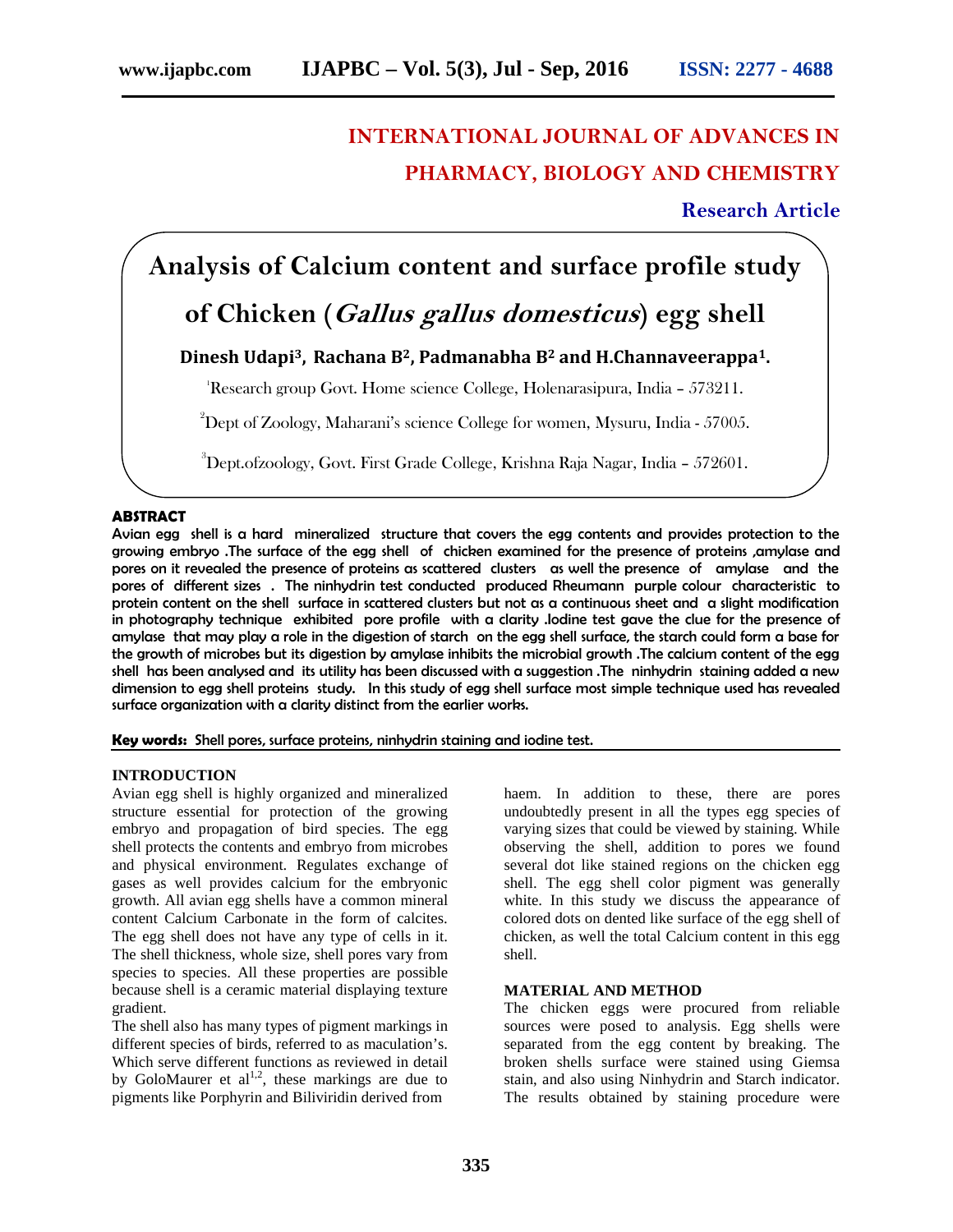photographed. The calcium content of the egg shell was determined by standard titometric method. The procedure followed in this study are well established and well practiced  $2^6$ .

Giemsa staining- 2% of Giemsa stain diluted in water was taken, the surface of the egg stained by dipping and allowed to dry to observe dots and pores.

**Ninhydrin Test**- about 10 ml of 2% Ninhydrin solution was taken in a petridish, warmed and the outer surface of the egg shell was dipped in the Ninhydrin solution and allowed to dry for the observation of dots and pores.

**Iodine Test:** Starch – 0.5% solution warmed, the outer surface of the egg was dipped and treated with iodine initially allowed for 2-3 minutes, and later the same shell surface was observed to see the reaction and photographs were taken.

**Titrimetry:** The egg was boiled and allowed to cool. The egg shell was taken off and the attached membrane was removed. The egg shell dried and allowed to cool, later ground to fine powder. 0.2 gms of this powder transferred to a conical flask. 25 ml of Hydrochloric Acid solution and 5ml of Ethanol were added. This mixture was boiled for 15 minutes and cooled. A few drops of Phenopthale in indicator added to this as an indicator and titrated against NaOH solution until a pink color appeared. The titration was repeated to get concordant value, then the calculations were done to find out percentage of calcium.

The Giemsa stained shell was photographed under Stereomicroscope, the Ninhydrin and Iodine treated shells were photographed using mobile phone camera (13pixel) attached with a macro lens, exposed keeping against the light source obtained superior picture than stereo micrographs.

#### **RESULTS**

The titrometric analysis calcium content of the chicken egg shell yielded reliable results with slight or negligible difference between the titre values .The egg shell calcium content analyzed was about 42% to 44.80% in poultry chicken *Gallus gallus domesticus. (table.1)*

The unstained and stained shell surface revealed the presence of pores and dots of variable sizes (Fig 1-a) and giemsa stained egg shell revealed the presence of pores and dots of variable size as scattered in the form round blue structure and blue small dots those were different from pores in size and shape (fig 1 b).where as the non stained shell surface the pores appeared as circular depressions but the dots were comparatively small dent like structures scattered on the shell surface .

The Ninhydrin stained egg shell surface (Fig 2) revealed two types of pores, small and large scattered on the surface viewed with brightly illuminated background. But numerous dotted structure were positively stained bearing colour characteristic to Ninhydrin reaction, indicating these depressions are store house of proteins that react with Ninhydrin, but pores with intact shell membrane did not show positive reaction with Ninhydrin indicating the absence of nihydrin positive proteins on the shell membrane.

The Iodine test done for the shell (Fig  $3$  a  $\&$  b), revealed that the shell surface reacted grade wise to begin with, the starch solution smeared and Iodine treated egg shell surface was bluish, after two minutes the same appeared bearing only dilute Iodine color, indicated the surface may be having Amylase enzyme.

#### **DISCUSSION**

Egg shell is a semipermeable structure formed of calcium carbonate encloses the pores of the shell and it has a coating referred to bloom or cuticle to keep out bacteria. A typical hen's egg shell contains about 6500 pores with the greatest concentration of pores at blunt end of the shell over the air cell or chamber<sup>3</sup>. The egg shell on inside is supported by shell membrane that separates the albumen and the shell proper. The stony shell membrane is partly formed by Keratin. The shell contains different size pores that could be measured by using different techniques, such as mercury porosimetry<sup>4</sup>. Reduction in pore area has adaptive significance. The pore size reduces with the increase in the altitude to avoid excessive dehydration<sup>5</sup>. The egg cuticle has compositional gradation with its outer part rich in proteins and inner part rich in sulphated polysaccharides and phosphates, and changes in this content composition depends on age of the bird and freshness of the egg. The cuticle that coats the outer egg shell surface plugs the entry to the shell pores<sup> $\bar{6}$ </sup>. This cuticle composed of Protein 90% mainly glycoproteins, polysaccharides (4%), and lipids (3.5%) rich in phosphorous<sup>7</sup>. cuticle limits movement of particles, water and bacteria through its pore<sup>8</sup>. Eggs with damaged cuticle are more susceptible for bacterial infection <sup>9</sup> , thus act as natural barriers. Egg shell waste is used as solid catalyst for bio diesel production<sup>10</sup>, for cellulase enzyme production by using Neurospora<sup>11</sup>, for production of bio manure<sup>12</sup>, used as template for synthesis of Nano rod arrays on carbon fibre for energy storage  $^{13}$  for harvesting micro algae  $14$ , what makes all these possible may be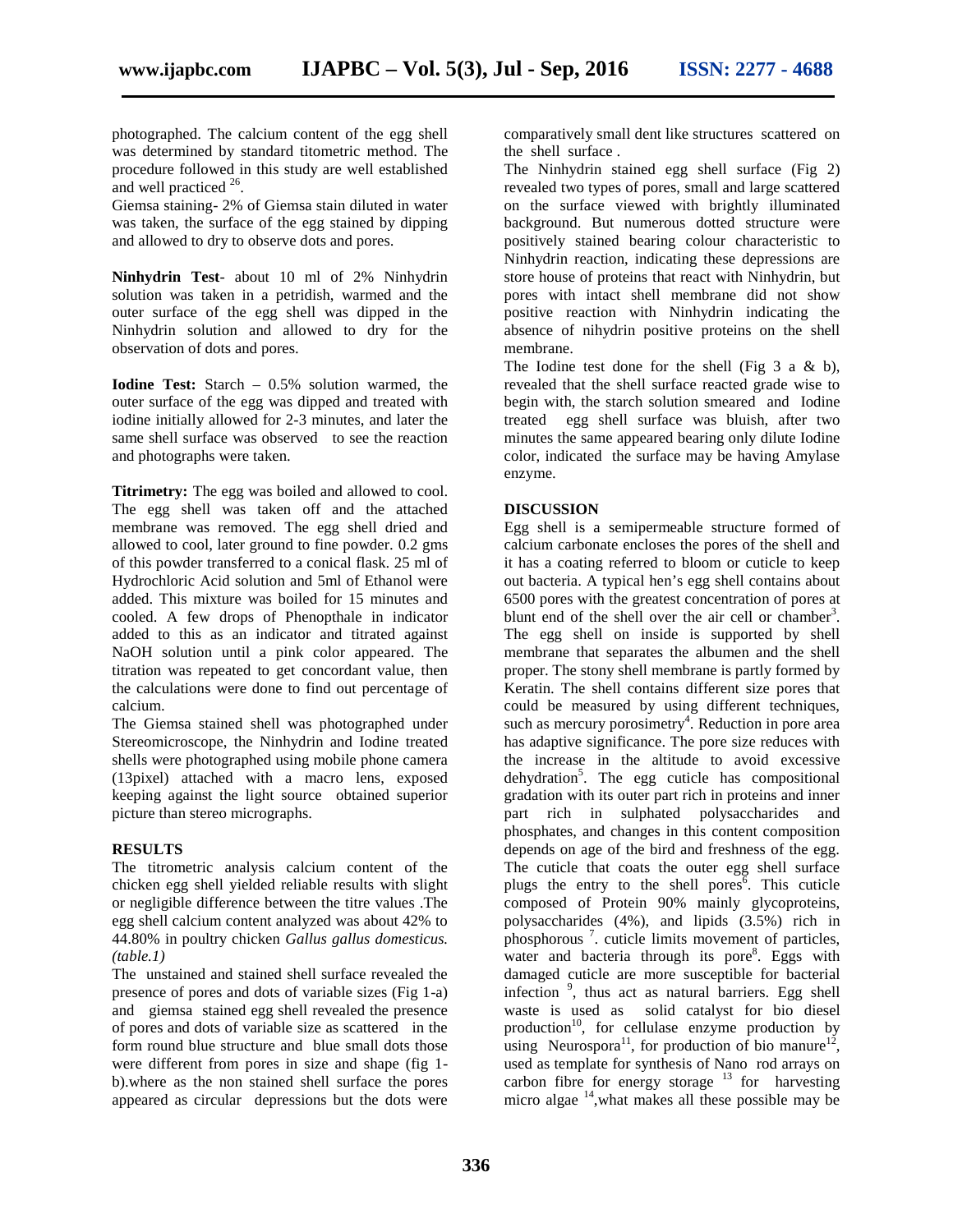the shell surface content and shell architecture ,the protein clusters detected through ninhydrin staining may throw a light on the functional patterns of these by future analysis .

Infection is the main source of mortality for avian embryos but eggs themselves provide a net work of anti microbial defenses. The egg shell cuticle is composed of nanometere sized calcite spheres. It is experimentally proved that the modified egg shells were significantly hydrophobic and better at anti microbial activity as examined in compost nesting birds .Although egg shell presents a considerable barrier to microbial passage it is permeated by thousands of pores<sup>15</sup>, this quality of egg shell is of great interest that how even with shell permeability microbial infection is avoided.

Thus egg shell quality and integrity are of high significance to the egg contents and to the market. Glycosylation of the cuticle is highly essential because it increases the mechanical property of the cuticle, lower glycosylation leads to lower quality glycoprotein which increases microbial penetration  $^{16}$ . It is observed by Nyset,al<sup>17</sup> that changes in the uterine fluid constituents with the stages of egg calcification affect the morphology of calcites, egg shell structure and mechanical properties related to control of eggshell fabric .Addition to these there are many factors that affect the thickness of the egg shell such as estrogen and carbonic anhydrase $^{18}$ .

To examine the topography of the egg shell we used different technique that yielded some topographic picture in different profiles. The Giemsa stained profile yielded large blue circles representing the pores of variable sizes filled with giemsa and blue dotted structure that represented protein. But Ninhydrin staining mechanism applied to study the shell surface yielded a very clear picture of pores and chromatophores. Marie. p et al <sup>19</sup> have used quantitative proteomics to study stages of egg shell mineralization in different stages of shell development and found that 216 types of shell matrix proteins found at four different stagesof development and a few of these proteins were characterized by bio informatics that included surface proteins too. The egg shell cuticle formed mainly of glycoproteins reacted positively with Ninhydrin in the form of purple dots scattered all over the surface of the shell. The pores of varying size appeared clear white boundaries when photographed against the light. The shell membrane supported the pores below remained unreacted to Ninhydrin detects the nature of protein composition of the shell membrane. This staining procedure is

suitable for differentiating the protein type dispersal on the egg shell surface. Ninhydrin reagent is majorly used in detection of amino acids and proteins in liquid forms that gives chromogenic reactions at  $P<sup>H</sup>$ 5.6. The Ninhydrin reacts with primary amino group to produce a characteristic purple color referred to Rheumann purple. This reagent also reacts with imines, indole ring, sulfhydryl group, amino groups and cyanide ions to produce different chromatophores of many interests indicated either one or many of these characters were to be there in the egg shell surface proteins reffered in this study  $20$ . Egg shell of poultry or domestic chicken has been considered to be an alternate source of calcium for use. The other procedure of experimentation with iodine revealed the presence of amylase on the surface of the egg shell. The shell treated with starch and with the immediate treatment of iodine resulted in bluish color that after 2-3 minutes the blue color disappeared because of total digestion of starch, only iodine color on the shell indicate amylase activity, presence of amylase generally block the accumulation of starch by its digesting activity, otherwise which might help in the growth of fungus and microbes on the surface, thus making the shell surface contents naturally disinfectants. The procedures Ninhydrin staining and starch iodine treatment that we used to analyse egg shell surface will add a new dimension to the technique.

Shells form about 10% of the egg weight, it is formed of calcium carbonate along with other minor elements. The calcium is organized as calcite crystals that form ceramic structure to organized egg shell. On an average White Leg Horn lays about 320 eggs in an year of 60 gms average weight for a total of 19.2 Kg. thus produce 10% of this weight of egg shell having 1.92 Kg weight more than the body weight of hen in a year. Egg shell powder is used in poultry feeds as a substitute for calcium, in India, that works much cheaper than the shell grit and limestone. The effect ,if any, in correlation to body weight of the layers ,egg production ,egg weight ,breaking strength ,the shell thickness had not shown significant differences with the traditional calcium sources as reviewed by Yashothai and Kavithaa<sup>21</sup> but some chemicals like sodium chloride have adverse effect on the eggshell quality when got in through the drinking water $^{22}$ . A few workers have experimented with the improving of shell quality and strength by adding herbal extracts in addition to calcium and phosphorus and got positive results regard to improved egg and egg shell quality<sup>23</sup>, but these have not examined whether there were changes in the distribution of surface proteins clustered appearance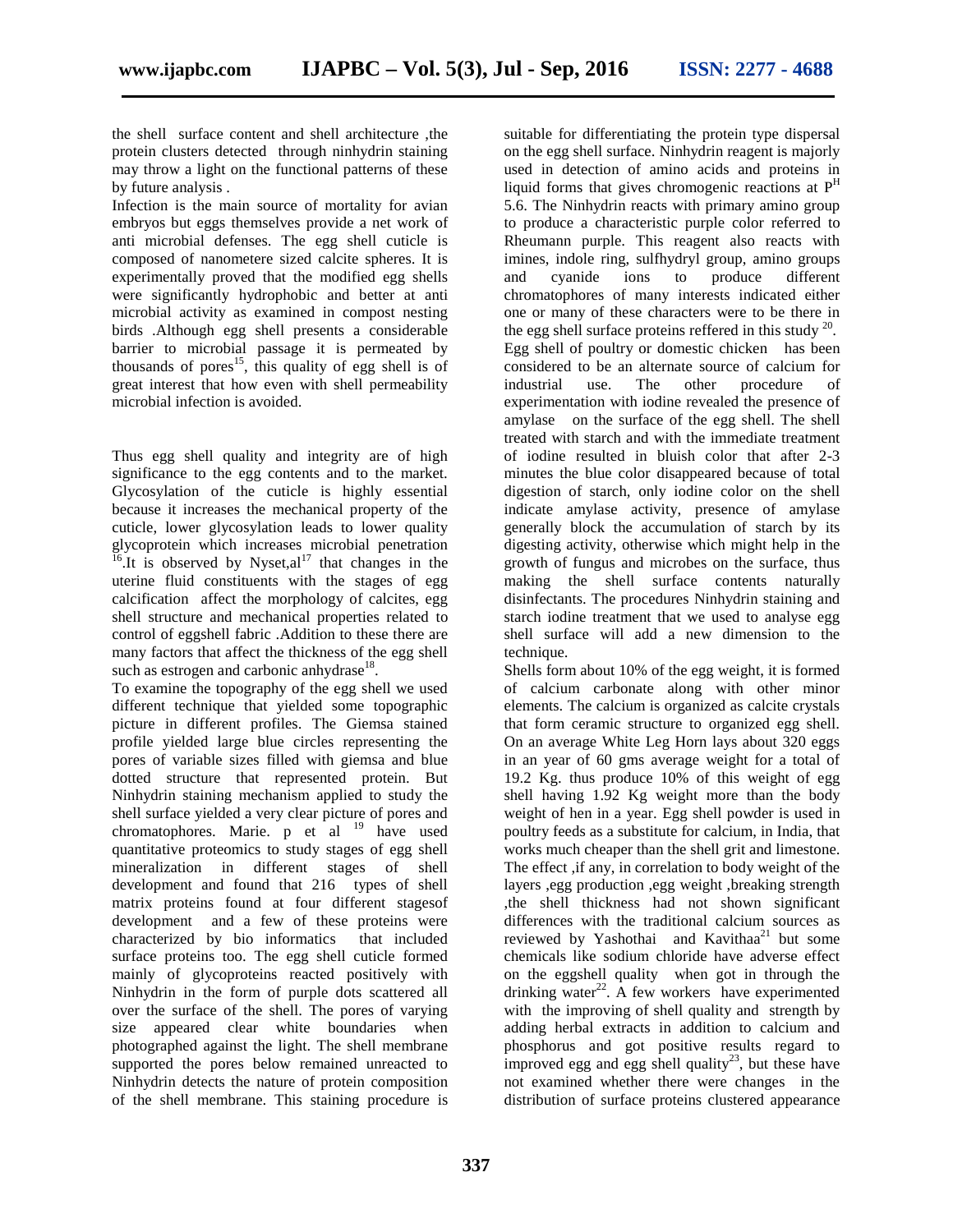as recorded by us or were there any changes in pores as the egg shell is formed of three layers containing large number of pores on it for permeability of gases . The utility of the egg shells have been argued and recommended good material for bulk inexpensive, light weight application such as automotive industry, trucks, homes, offices and factories, including as filters in cosmetic industries, feed fertilizers, paper printing ink, pharmaceuticals and starting material for dielectrics and biocatalysts (cross findings): N.Tangbooriboon et.al<sup>24</sup>

The egg shell calcium content was about 42% was almost similar to the findings of N Y Al- awwal<sup>25</sup>, it has been discussed that for industrial purposes white leg horn egg shells are more suitable. On an average 368000 tons of poultry chicken eggs are produced each year in India, 10%of this is the proportion of

egg shell calcium carbonate, i.e 36800 tons can be utilized for industrial purposes such as cement industries.

#### **CONCLUSION**

The egg shell surface has revealed the presence of positive proteins where as shell membrane had no response toninhydrin. The iodine mediated test gave an idea that surface of the shell do contain amylase. The method of photo recording had given a clear picture of shell pores. Nihydrin staining of egg shell opened way for new thinking on egg shell related studies .The egg shell seems to be a promising source of calcium of industrial utility. Organization of pores and proteins have given a new idea for analysis of egg shell topography.





**Fig 1a. Fig 1b. Unstained egg shell Giemsa stained egg shell**



**Fig. 2 Ninhydrin stained egg**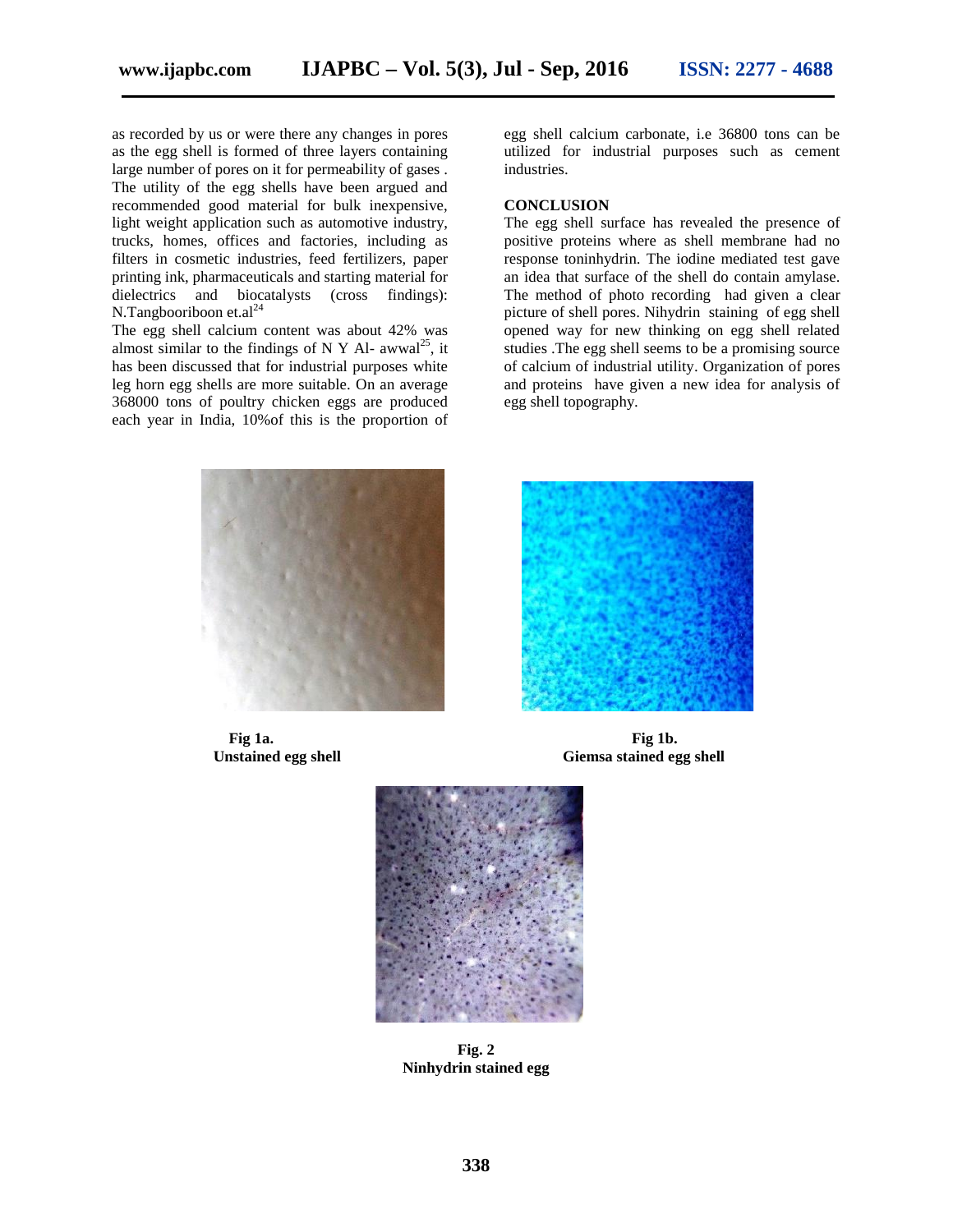

**sStarch and Iodine stained shell Starch digested shell surface**



**Fig 3a. Fig 3b.**

| Calcium content of different egg samples. |                           |
|-------------------------------------------|---------------------------|
| Sample no                                 | <b>Percent of Calcium</b> |
|                                           | 42.01                     |
|                                           | 42.75                     |
| 3                                         | 44.02                     |
|                                           | 42.06                     |
|                                           | 42.80                     |
|                                           |                           |

| Table 1                                   |          |  |
|-------------------------------------------|----------|--|
| Calcium content of different egg samples. |          |  |
|                                           | <b>P</b> |  |

#### **REFERENCES**

- 1. Golo Maurer, Steven J. Portugal and Phillip Cassey. Review: an embryo's eye view of avian eggshell pigmentation. J. Avian Biol, 2011;42(6): 494 -504.
- 2. Daniel Hanley, Grim T, Gassey P and Hauber ME. Not so colourful after all :Egg shell pigments constrain Avian eggshell colour space. Biol. Lett. 2015;11(5):1-9 .
- 3. The science of egg quality. 2003. Hy line international.w.w.whyline international .com
- 4. La Scala N, Jnr., Boleli IC, Ribeiro LT, Freitas D, Macari M. Pore size distribution in chicken eggs as determined by mercury porosimetry. Revista Brasileira De Ciencia Avicola, 2000;2(2):177–181.
- 5. Rahn H, Carey C, Balmas K, Bhatia B and Pagenetti C. Reduction in pore area of the Avian egg shell as an adaptation to altitude .Proc.Natl Acad Sci.USA .1977;74(7): 3095-3098.
- 6. Board RG, and Halls NA. The cuticle: A barrier to liquid and particle penetration of the shell of the hen's egg. Br. Poult. Sci.1973; 14(1):69–97.
- 7. Cusack M, Fraser AC, and Stachel T. Magnesium and phosphorus distribution in the avian eggshell. Comp. Biochem. Phys. B Biochem. Mol. Biol. 2003;134(1):63–69.
- 8. Board RG and Tranter HS. The microbiology of eggs. Pages in Egg Science and Technology .1986.W. J. Stadelman and O. J. Cotterill, ed. AVI Publishing Company Inc.
- 9. DeReu K, Grijspeerdt K, Messens W, Heyndrickx A and Uyttendaele M. Eggshell factors influencing eggshell penetration and whole egg contamination by different bacteria, including Salmonella enteritidis. Int. J. Food Microbiol, 2006;112(3):253–260.
- 10. Ziku Wei, Chunli Xu, Boa xin. Application of waste egg shell as low cost solid catalyst for Bio Diesel production. Bio Resource Technology, 2009; 100(11):2883-2885.
- 11. Verma N, Vivekkumar, Bansal MC. Utilization of egg shell waste in cellulose production by neurosporacrassa under wheat bran based solid state fermentation. Pol.J.Environ.Stud. 2012;21(2):491-497.
- 12. Nikose HS. Egg shell and Bio Waste manure . 2015. IJSER2015;6 (6):1680-1685.
- 13. X Meng and Da Deng . Trash to treasure: Waste egg shells are used as reactor and Template for synthesis of  $Co<sub>9</sub>$  S<sub>8</sub>nano rod arrays on carbon fibers for energy storage. Chem.Mater, 2016; 28(11):3897-3904,